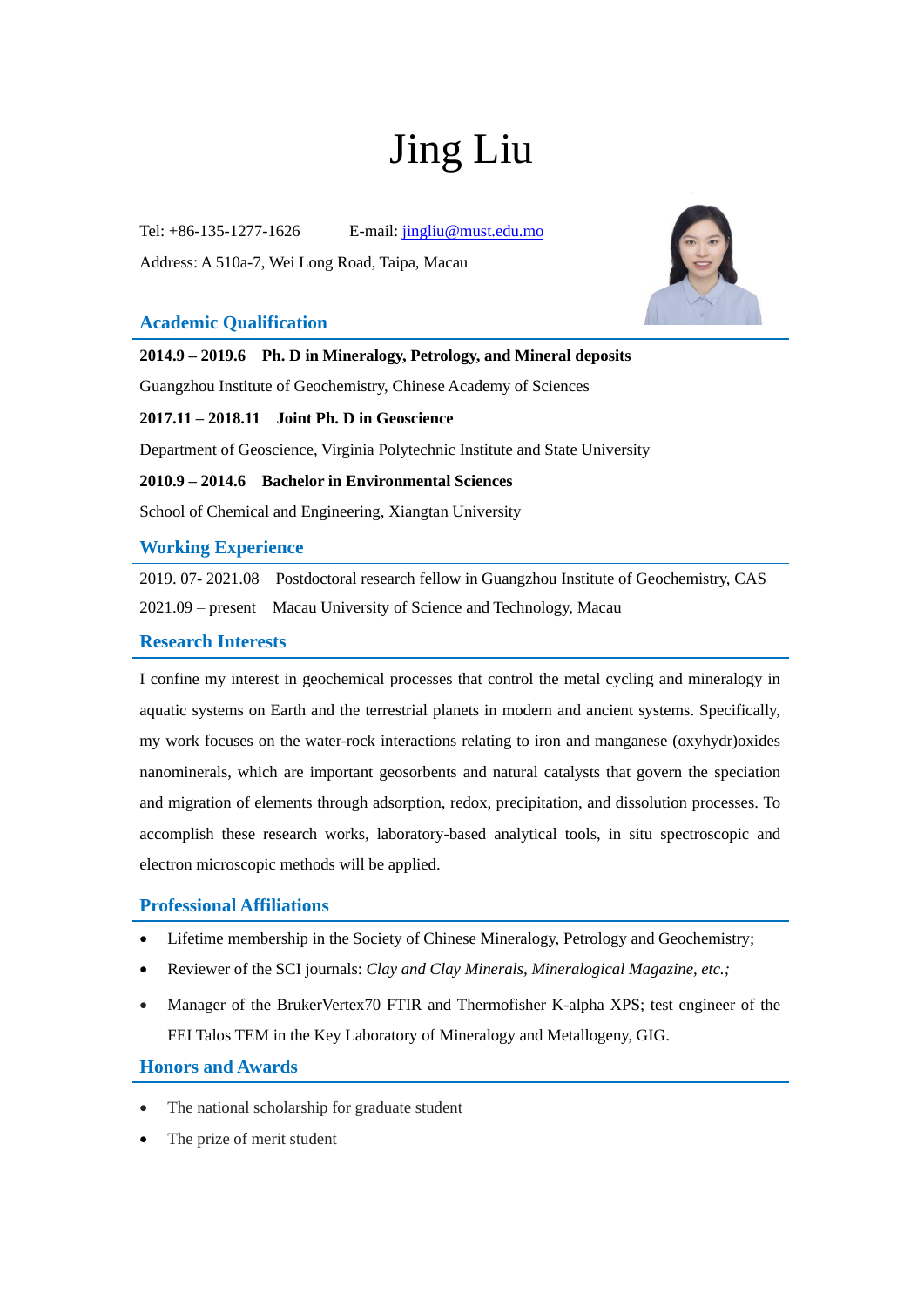#### **Research Grants**

1. Open Project of Guangdong Key Laboratory of Mineral Physics and Material Development: 2021-2023, host

2. China Postdoctoral Science Foundation: The growth of manganese (oxyhydr)oxides on various crystal facets of hematite, (2019-2021, 2019M663132), host;

3. National Natural Science Foundation of China: Influence of typical nano-micron particles on surface reactivity and phase transformation of ferrihydrite (2019–2022, 41872044), participant;

4. Newton Advanced Fellowship: Understanding the co-sorption of heavy metal cations and oxyanions at (oxyhydr)oxide-water interfaces (2015–2018, NA150190), participant;

5. National Key Research and Development Program of China: Development of cadmium passivation and agronomic resistance control technology and passivating agent in dryland soil (2016‒2020, 2016YFD0800704), participant.

#### **Publications**

Journal publications:

- 1. **Liu, J.**, Inoué, S., Zhu, R.\*, He, H., Hochella, F. M.\*, Facet-specific oxidation of Mn(II) and heterogeneous growth of manganese (oxyhydr)oxides on hematite nanoparticles. (2021) *Geochimica et Cosmochimica Acta*, 307, 151-167.
- 2. **Liu, J.**, Zhu, R.\*, Ma, L., Fu, H., Lin, X., Parker, S.C., Molinari, M. Adsorption of phosphate and cadmium on iron (oxyhydr)oxides: A comparative study on ferrihydrite, goethite, and hematite. (2021), *Geoderma*, 383, 114799.
- 3. **Liu, J.**, Zhu, R.\*, Chen, Q., Zhou, H., Liang, X., Ma, L., Parker, S.C. The significant effect of photo-catalyzed redox reactions on the immobilization of chromium by hematite. (2019), *Chemical Geology*, 524, 228-236.
- 4. **Liu, J.**, Zhu, R.\*, Xu, T., Laipan, M., Zhu, Y., Zhou, Q., Zhu, J., He, H. Interaction of polyhydroxy fullerenes with ferrihydrite: adsorption and aggregation. (2018), *Journal of Environmental Sciences*, 64, 1-9.
- 5. **Liu, J.**, Zhu, R.\*, Liang, X., Ma, L., Lin, X., Zhu, J., He, H., Parker, S.C., Molinari, M. Synergistic adsorption of Cd(II) with sulfate/phosphate on ferrihydrite: An in situ ATR-FTIR/2D-COS study. (2018), *Chemical Geology*, 477, 12-21.
- 6. **Liu, J.**, Zhu, R.\*, Xu, T., Xu, Y., Ge, F., Xi, Y., Zhu, J., He, H. Co-adsorption of phosphate and zinc(II) on the surface of ferrihydrite. (2016), *Chemosphere*, 144, 1148-1155.
- 7. Lin, X., Wei, G., Liang, X.\*, **Liu, J.**, Ma, L., Zhu, J. The competitive adsorption of chromate and sulfate on Ni-substituted magnetite surfaces: An ATR-FTIR study. (2021), *Minerals*, 11, 88.